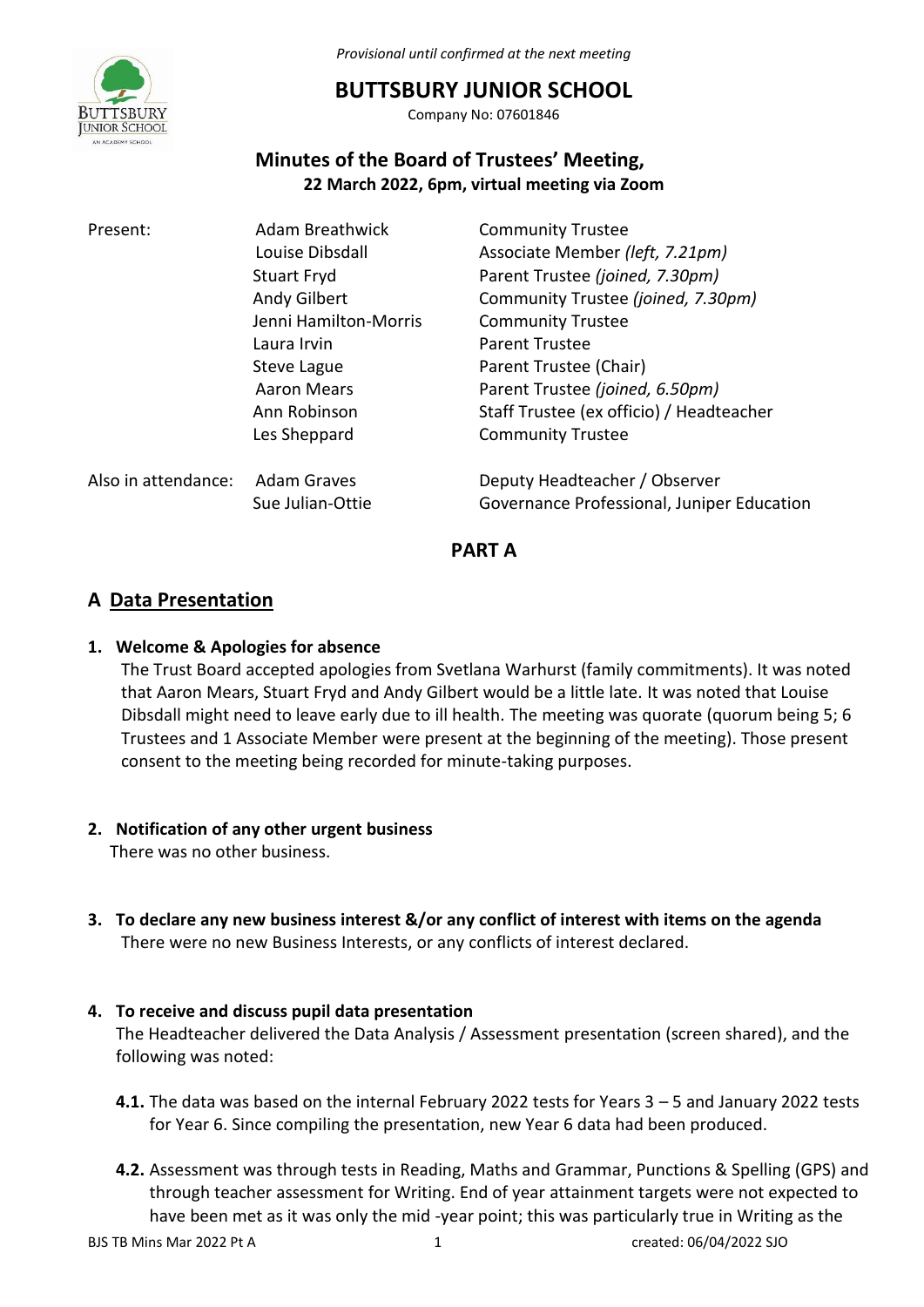whole curriculum would not have been covered yet. Based on past experience, pupils currently achieving scores of 95 or 105 were likely to achieve Age Related Expectations (EXS) and Greater Depth (GDS) respectively by the end of the year.

- **4.3.** There was no baseline data for Year 3 and Year 4 because the pandemic had meant that neither year had sat KS1 SATS. The School was using Buttsbury Infant School's (BIS) March 2020 teacher assessments as a baseline for Year 4 and the BIS 2021 internal end of year data as a baseline for Year 3.
- **4.4.** Testing had highlighted that the new White Rose Maths scheme did not suit the School's usual testing method because the scheme was cyclical in approach. White Rose Maths taught topics once but in depth; hence, there were many topics on the PUMA assessment paper that the pupils had not yet been taught. For this reason, Maths data was lower than anticipated.
- **4.5.** Year 3 summary. In November 2021, 40% of Year 3 pupils had achieved EXS in Reading; this had risen to 61%. The Headteacher advised that this was a good trajectory and anticipated that 80% would achieve EXS by the end of the year. The Headteacher was satisfied with the progress being made in Writing. Progress in GPS was disappointing because the number of pupils achieving EXS had only risen from 54% in November to 58% in February. The Headteacher attributed this to spelling; hence, more spelling lessons had been introduced for Year 3 to address this. The results for Maths were concerning. The number of pupils achieving EXS in Maths had fallen from 46% in November to 40% in February. The Headteacher attributed this to pupils having set a very hard test paper that contained topics that the pupils had not been taught because of Covid-19 lockdown and White Rose Maths.
- **4.6.** Year 4 summary. The situation was similar to that of Year 3 with satisfactory progress in Reading and Writing, static progress in GPS due to spelling and a fall in Maths from 62% to 55% of pupils reaching EXS. The School was investigating a different, more specific way of teaching spelling.
- **4.7.** Year 5 summary. The number of pupils achieving EXS in Reading had fallen from 76% in November 2021 to 64%. The Headteacher explained that the School had predicted this and attributed it to the disparity between the Autumn and Spring term tests in terms of difficulty. The Spring term test was very hard because it was based on inference whereas the Autumn term test had been comparatively simpler because it had been based on retrieval and reduction. For future years, the School was considering changing the marking scale on the Autumn term test, moving the Spring term test to the end of year, and using a slightly less challenging test in the Spring. The GPS data was static due to spelling. The Maths data had improved, rising from 48% in November 2021 to 62% of pupils achieving EXS. The Headteacher explained that this matched the usual pattern of pupil progress at BJS; that the longer pupils were at the School, the greater their progress especially in Maths.
- **4.8.** Trustees challenged whether White Rose Maths was the correct scheme of work for BJS. The Headteacher reported that she and the Deputy Headteacher had reviewed whether it was the correct scheme and had concluded that it was the most effective form of teaching. This was borne out by the most recent Year 6 data. Confidence could also be drawn from the fact that White Rose Maths was used by at least 2 out of 3 schools.
- **4.9.** Year 6 summary**.** The most recent data for Year 6 showed that 84% of pupils were achieving EXS in Reading, 76% in Writing, 83% in GPS and 81% in Maths. The Maths data was comparable to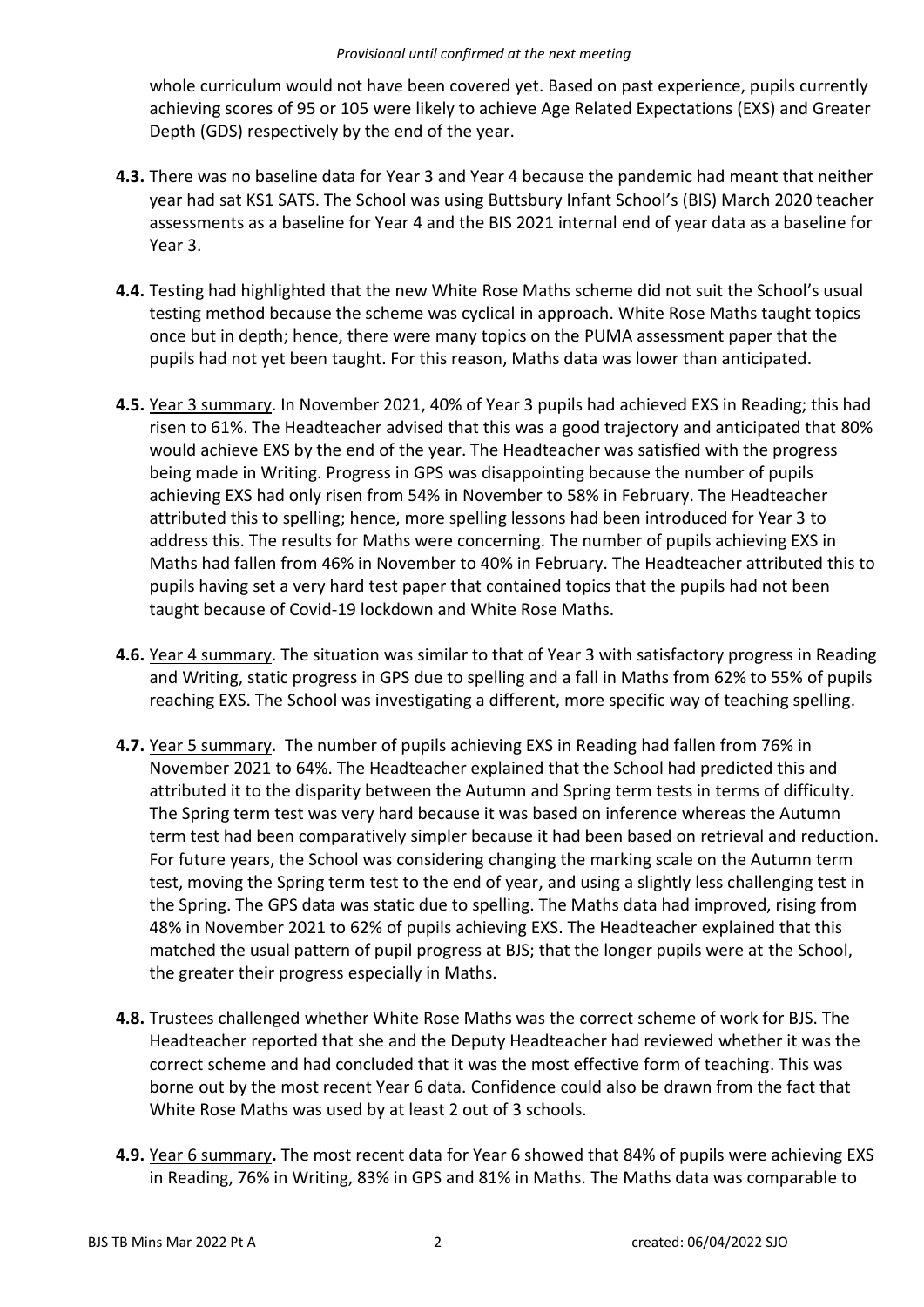the results of previous years. The Headteacher advised that she was satisfied with the Year 6 data.

**4.10.** GDS. The Headteacher reported that the outcome for pupils who had achieved GDS mirrored that for EXS. Year 5 Reading had fallen by 5% since November 2021 for the reasons cited above (see 4.7). The latest Year 6 data for pupils who had achieved GDS was 49% in Reading, 20% in Writing, 38% in GPS and 32% in Maths. The Reading result was already higher than the outcome of the last KS2 SATS. The Maths result was comparable to that of previous years. There were still a few pupils who needed to sit the tests due to absence. The Headteacher advised that the Year 6 data was very encouraging.

### **4.11.** Year 3 outcomes vs targets.

- **4.11.1.** There had been good improvement in Reading. Reading outcomes already exceeded the end of year targets. The Headteacher advised that it was not possible to reach the Writing targets yet because a lot of the curriculum had not yet been taught; however, the trajectory was good, and this was not a cause for concern. There was a big discrepancy between the Maths outcomes and the end of year targets; however, the Headteacher advised that this would improve once the whole curriculum had been covered and was not a cause for concern. The Headteacher explained that the School needed to focus on spelling as this was having a detrimental impact on outcomes but could be easily addressed.
- **4.11.2.** Progress for Special Educational Needs (SEND) pupils was lower than that for non-SEND pupils. The Headteacher explained that this was exacerbated by the fact that the Year group now had significantly greater number of SEND pupils than at the beginning of the year (12 compared to 4). This was because BIS categorized SEND pupils differently from BJS.

# **4.12.** Year 4 outcomes vs targets

- **4.12.1.** The Headteacher advised that Year 4 might not reach its end of year Reading target (95% at EXS) but predicted that the current outcome of 78% should rise into the 80's. The GDS target of 62% would not be met. The Headteacher advised that she was not at all concerned about the Reading outcomes. Although it was expected that the Maths outcomes would increase as the year progressed (progress was evidenced in pupils' books), it was not possible to predict whether the targets would be met. As with Year 3, the only concern was with spelling. The Year 3 and 4 timetables had been re-focused to significantly increase the spelling input.
- **4.12.2.** Girls were outperforming boys in Writing. The Headteacher attributed this to Year 4 having a high number of SEND pupils, most of whom were boys whilst the girls on the SEND register were Autistic Syndrome Disorder (ASD) Level 1.
- **4.12.3.** Of all the year groups, Year 4 SEND pupils were making the slowest progress. The Headteacher attributed this to those pupils having very specific learning difficulties. The Headteacher explained that Year 4 represented the most concerning year group because of the high number of SEND pupils.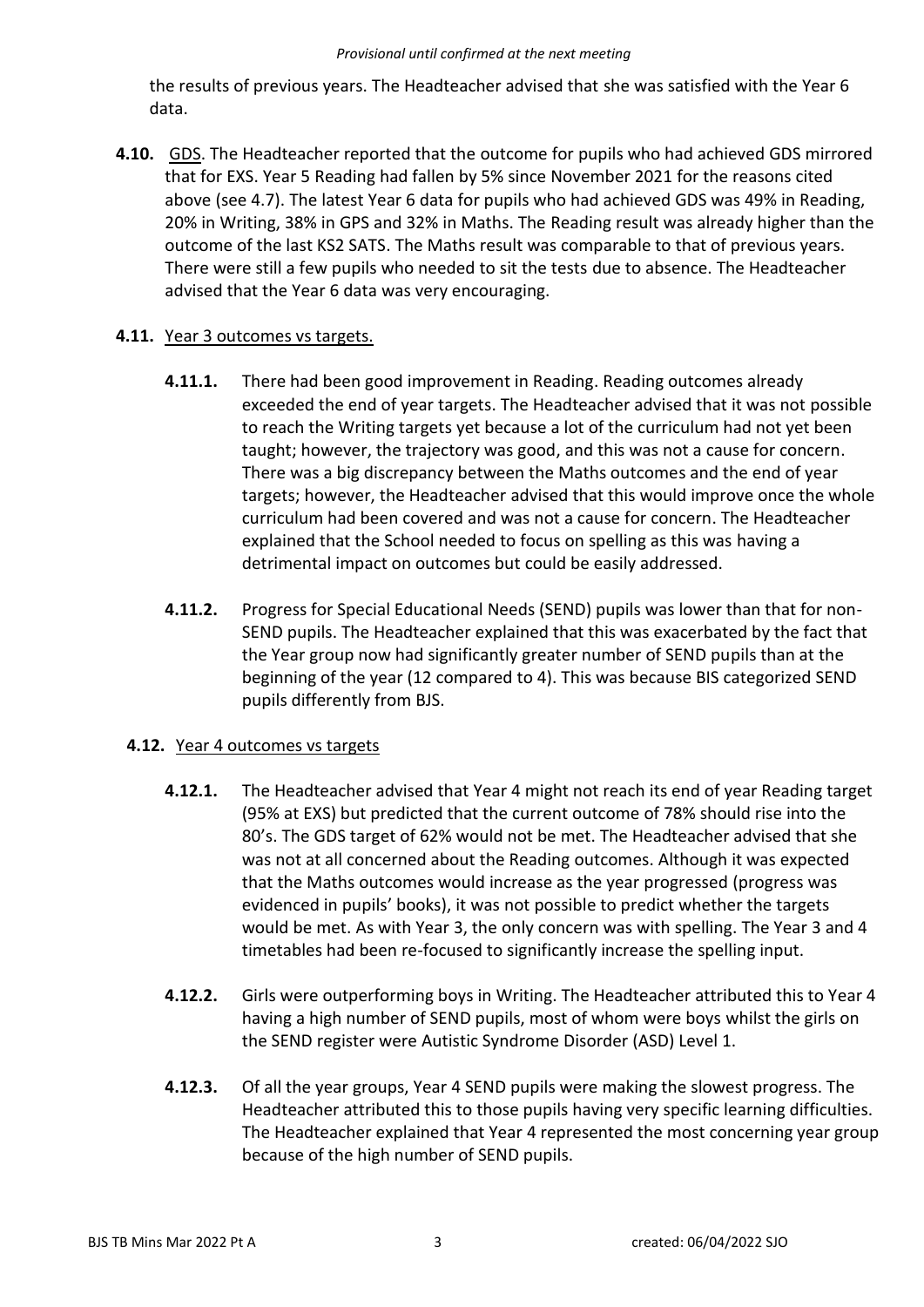**4.12.4.** Trustees challenged how Year 4 would improve in Maths (ie whether Year 4 pupils would repeat Maths topics in the 2 subsequent years). The Headteacher confirmed that they would, that under the White Rose Maths topics were re-visited each year but at different starting points and in more detail. The Headteacher reassured Trustees that Year 4 had plenty of time to improve before sitting their KS2 SATS.

## **4.13.** Year 5 outcomes vs targets

- **4.13.1.** The Headteacher advised that she was confident that Year 5 would meet its EXS Reading target but was unlikely to meet the GDS target (62%) because that target had been based on outcomes of the easier Autumn term test. Writing was progressing well and the Headteacher anticipated that Year 5 would reach its Maths targets.
- **4.13.2.** SEND pupils in Year 5 were faring very well with 52% making good or better progress.
- **4.13.3.** Pupils in Maths Set 3a had made slower progress than the equivalent set 3b. The Headteacher attributed this to pupil distribution across the 2 sets and explained that this would be addressed at the end of the year.

## **4.14.** Year 6 outcomes vs targets

- **4.14.1.** The latest result for Year 6 Reading was 84% EXS and the Headteacher anticipated that the target of 93% would be met. The current result for GDS in Reading was 49% but the Headteacher explained that the target (78%) was unlikely to be met as it was unrealistic. Writing was on track for meeting both EXS and GDS targets. The current result for Maths EXS was 81% and the Headteacher anticipated that the target of 92% would be met. Pupils were unlikely to meet the GDS Maths target of 45% but might reach 40% which would be higher than previous years. The Headteacher reported that the Maths data compared well to national data (AET reported that across their Multi Academy Trust [MAT] Maths results were at their lowest and it was anticipated that only 80% of their pupils would achieve EXS in the KS2 SATS).
- **4.14.2.** The Year 6 data compared well to previous years' KS2 SATS results both for BJS and nationally. The Headteacher anticipated that the 2022 results would be comparable to that of previous years which would be a very good achievement given the amount of disruption to their education that the pupils had endured during the pandemic.

### **4.15.** Number of pupils off target (slow progress) by class and sets

- **4.15.1.** The number of pupils off target for Reading in Year 5 had increased since November 2021; however, this was because of the attainment outcomes.
- **4.15.2.** In Maths, the biggest increases in the number of pupils off target in Years 3 5 since November 2021 had been in the lower sets. The Headteacher explained that in the higher sets there was a greater chance that pupils could answer questions in the test that had not been taught in class because many had private tutors. Trustees challenged whether pupils in the lower Maths sets should have more support. The Headteacher explained that they already received additional support because some pupils in those groups had Educational, Health & Care Plans (EHCP) which meant that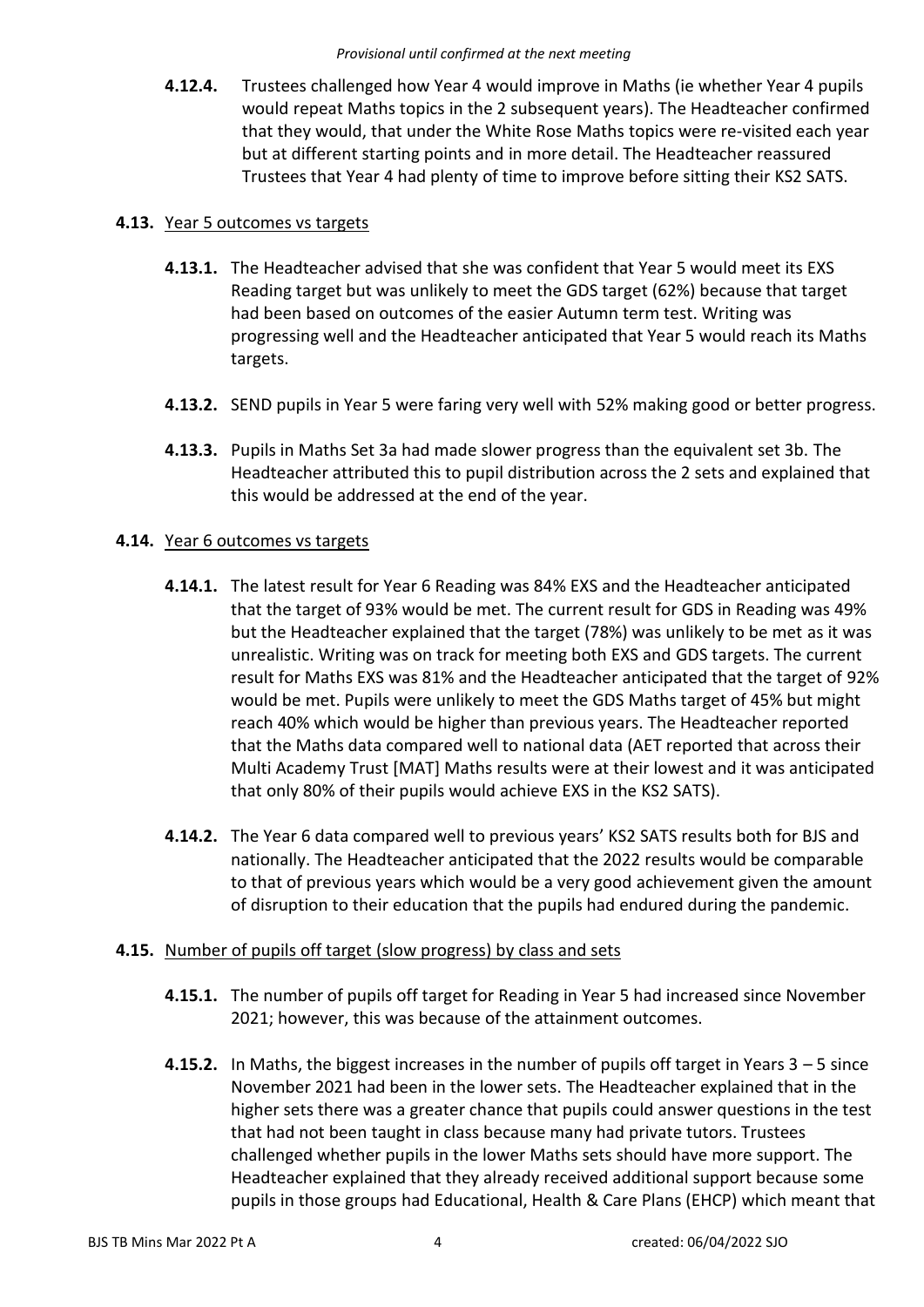a Teaching Assistant (TA) was assigned to the group. The Headteacher explained that she had considered assigning the most experienced Teachers to the lower sets as these were the hardest to teach; however, had decided to continue assigning them to the highest sets to help the more able pupils to achieve GDS.

#### **4.16.** Next steps

- **4.16.1.** White Rose Maths scheme would be continued as pupils' books evidenced progress, it had improved pupils' reasoning and ability to talk about Maths and had improved pupils' (especially girls') confidence in and enjoyment of Maths. Trustees challenged whether Teachers felt that White Rose Maths scheme was having a positive impact and should be continued. The Deputy Headteacher explained that White Rose Maths represented a change in the style of teaching and delivery; hence, Teachers had found it challenging but their confidence in the scheme was increasing. Although not evidenced in the data, Teachers felt that their pupils were making good progress in Maths and Teachers liked the new system because of the confidence it instilled in pupils. Trustees challenged whether any Teacher had asked to revert to the former Maths scheme. The Deputy Headteacher reported that no one had.
- **4.16.2.** The new literary genres were in place and had had a significant impact on promoting pupils' love of Reading.
- **4.16.3.** The Headteacher proposed a change to the testing regime at BJS. Ofsted advocated that schools should collect data whenever the school found it most useful to do so. The Headteacher considered that September / October testing was too early in the year to be useful for any year group other than Year 6. To avoid testing in the Autumn term would necessitate the Spring and Summer term tests to be held earlier. In future, Year 3 – 5 would be tested in January and May (apart from the Year 3 baseline test in September). Year 6 testing would remain unchanged as they needed to prepare for KS2 SATS. This had been discussed and agreed with the Senior Leadership Team (SLT) and Teachers. The parents' evenings would be re-scheduled to be in line with the new testing timetable and before half term breaks so that staff could have a week to recuperate. Pupil progress could still be discussed at the Autumn term parents' evening as this was not wholly dependent upon test results. The Autumn term parents' evening would focus on how pupils had settled into the year. As detailed above, it was evident that the PUMA Maths test were not suited to White Rose Maths scheme; hence, the testing system would be changed. In future, the School would use the end of topic assessments supplied by White Rose Maths in class in January and use the PUMA test in May. This would enable the School to capture accurate data that could be used more diagnostically; would provide another week of learning (by removing 1 week of testing); reduce the pressure on staff (by removing the marking requirement of 1 test) and pupils. It would also improve staff and pupil morale as performing badly at the recent PUMA test had been demoralizing. This was discussed. Trustees challenged whether there were any disadvantages to the proposed new testing regime. The Headteacher explained that it would mean that the School would not have raw data to analyse in the Autumn term from which to identify individual pupils' performance; however, this would be mitigated by the continued use of pupil progress meetings twice a term and by the fact that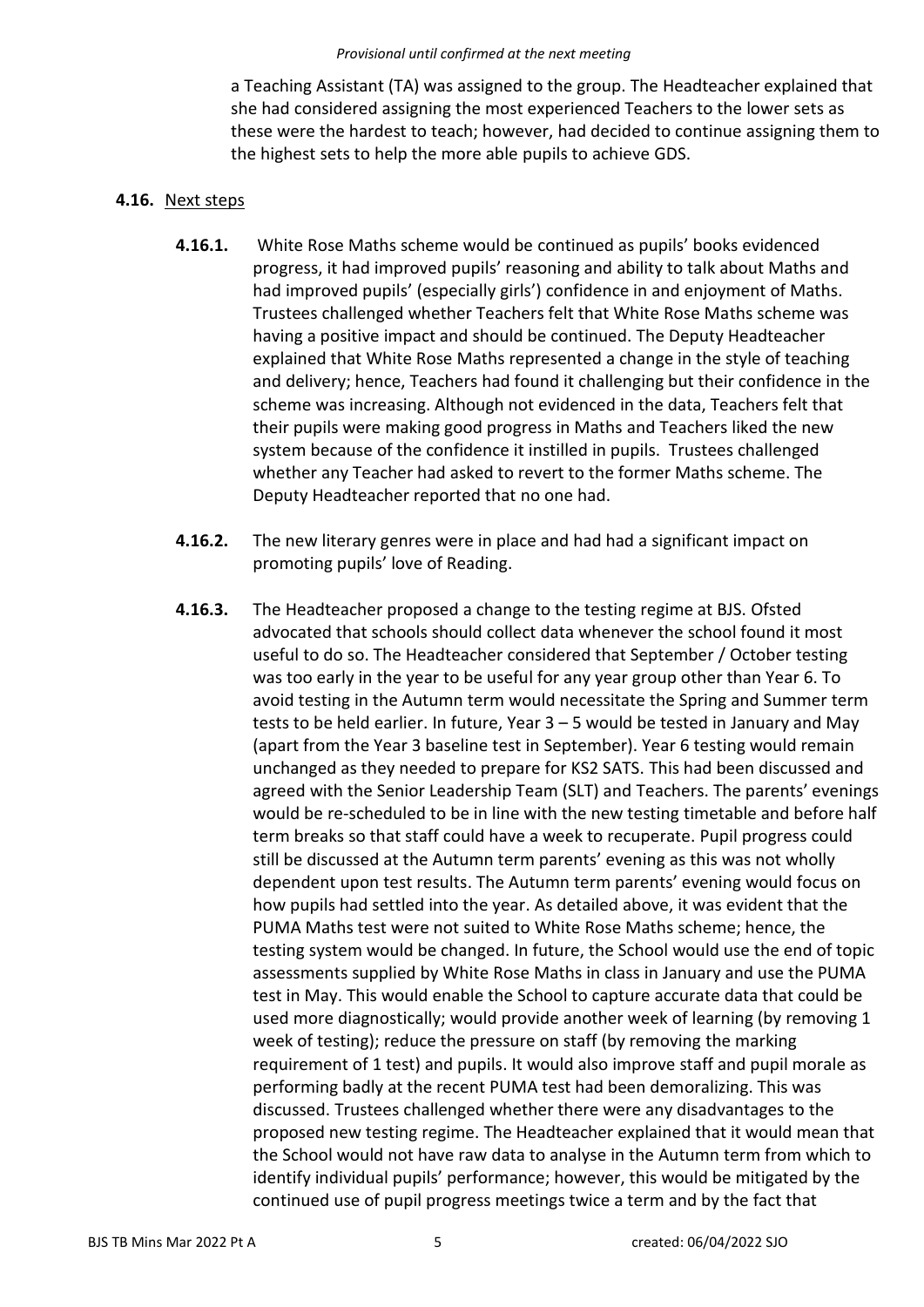Teachers knew their pupils well. Trustees challenged whether the new timing of parents' evenings would clash with Year 6 tests. The Headteacher reassured Trustees that it would not. Trustees challenged whether the new timing of the parents' evening would clash with those of the local secondary school (Mayflower High School). The Headteacher explained that she did not know when Mayflower High School had its parents' evenings but reassured Trustees that even if they did clash it should not pose a problem as BJS held parents' meetings on 1 evening whereas Mayflower High School held its meetings across 2 evenings. *(Aaron Meers joined, 6.50pm).* Trustees challenged whether the week before a half term break constituted too busy a time to have parents' evenings. The Headteacher explained that it was not because that was usually a cross-curricula themed week which entailed less marking. The Trust Board approved the proposal to change the testing and parent reporting regime as it was satisfied that it would be beneficial for pupil assessment as well as the wellbeing of staff and pupils.

# **B Business**

- **5. To declare receipt or provision of any gifts and / or hospitality**  There were no declarations of gifts or hospitality having been received or given.
- **6. To agree minutes of previous meetings (14 December 2021 & 10 February 2022)**  The Board of Trustees agreed that the minutes of the previous meetings of 14 December 2021 and 10 February 2022 were accurate records of those meetings.
- **7. Action Points from previous meetings (14 December 2021 & 10 February 2022)**  It was noted that all action points for both meetings had either been discharged or were on the agenda.

# **C STATEGIC: SCHOOL**

# **8. To discuss Headteacher's report**

- **8.1.** The Headteacher stated that, since the report had been written, 3 other Teachers had informed her that they intended to resign. See Part B for confidential discussion. 2 additional Teachers had already been recruited for September 2022 and the 2 vacancies had been advertised. As discussed in detail at the Personnel Committee meeting, the School was seeking experienced teachers who might remain in post for longer. Members of the Personnel Committee would conduct staff exit discussions (see further discussion under 14.2).
- **8.2.** Attendance and unauthorised absence targets were being negatively impacted by parents removing their children from School in the last week of the Autumn term to avoid contracting Covid and ruining their Christmas. The Headteacher anticipated that the same would occur in the week prior to the Easter break.
- **8.3.** The quality of teaching remained Outstanding as verified by 2 local headteachers during the Peer-to-Peer Review and by the 2 School Development Advisors (SDA).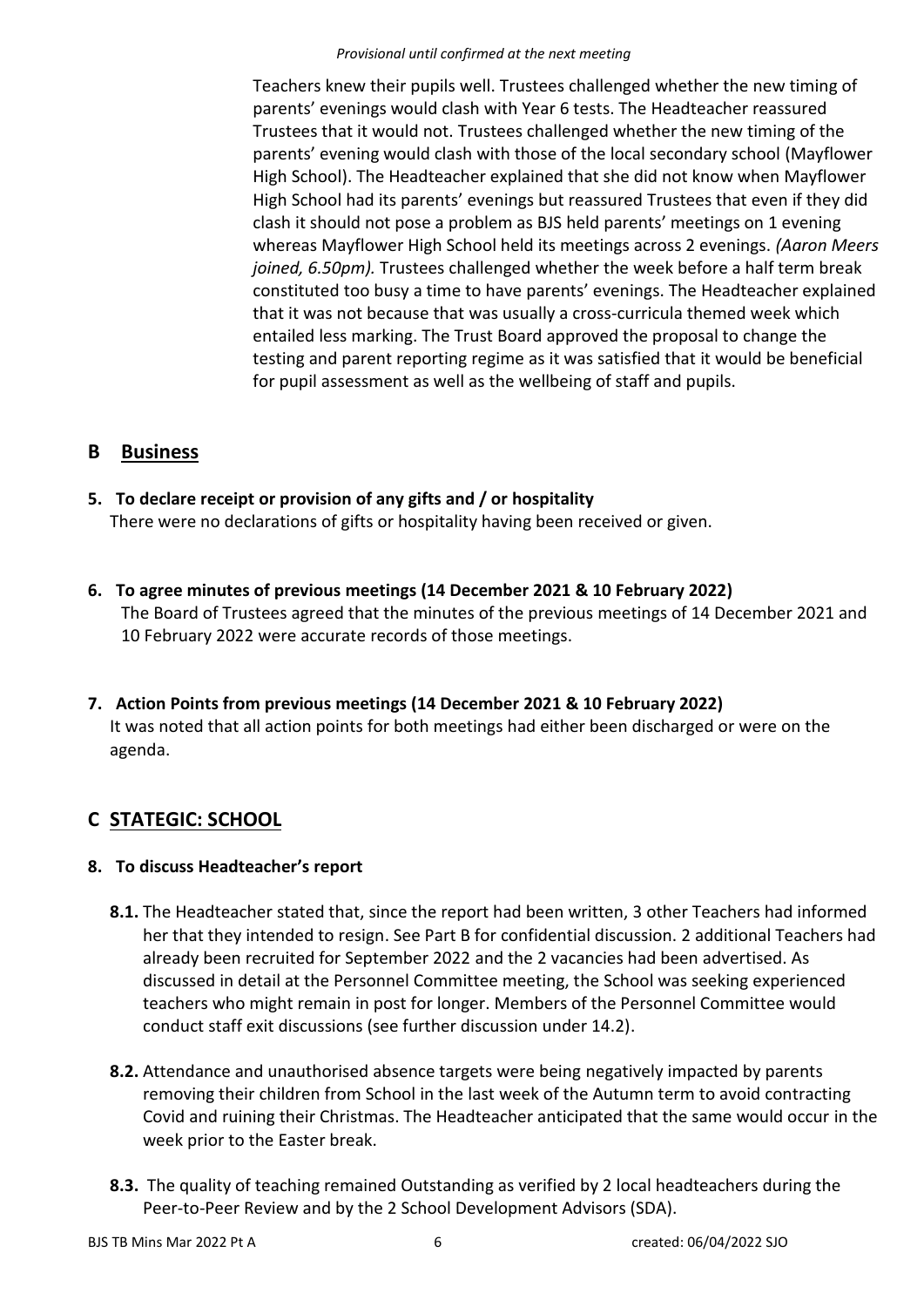- **8.4.** In response to queries, the Headteacher explained that Health & Safety incidents had already been reported to the Finance, Facilities Management, Audit & Risk (FFMAR) Committee; hence, were not contained in the Headteacher's report.
- **8.5. To monitor impact of Headteacher's secondment to Buttsbury Infant School**  See Part B for confidential discussion.

### **8.6. To review any revisions to the Risk Assessment**

The Headteacher that the Risk Assessment had been revised in line with the easing of national Covid restrictions. Asymptomatic people were no longer required to take lateral flow tests twice a week. Although no longer a statutory requirement, the School required those with Covid to self-isolate**.** *(Louise Dibsdall left, 7.21pm).* 

**9. To review any update to the School Development Plan (SDP) / School Evaluation Form (SEF)**

The Headteacher reported that the SEF had not been amended; however, she had updated the SDP to incorporate feedback from Trustee monitoring of specific targets and to RAG rate the SDP. The Headteacher advised that the target about Forest Schools would not be achievable that year; however, work was in hand with all other SDP targets. Trustees challenged the reason for a target being RAG rated as red (*Encourage greater independence when undertaking homework tasks – particularly for Year 6target*). The Headteacher explained that the School would review how to implement this target in the summer term as part of the School's work to prepare pupils for secondary school.

### **10. To appoint School Development Advisors (SDA), including Headteacher's Performance Management Review (PMR) external Advisor, for 2022/2023**

The Headteacher recommended that the existing SDAs (Andrew Binnell and Melissa Henderson from Impetus Education Solutions) should be re-appointed. Andrew Binnell was very familiar with the School (thereby avoiding any time lost during his visits for familiarization with the School) and Melissa Henderson had provided a different perspective. Trustees noted that it would be beneficial to have continuity given the School's current circumstances (ie Headteacher on secondment). The Trust Board appointed Impetus Education Solutions for the Headteacher's SDA / PMR external advisor for 2022/2023.

### **11. To discuss / approve educational trips for 2022/2023 (including discussion of impact)**

- **11.1.** The Headteacher reported that the School planned to run its regular residential trips to the Isle of Wight and Danbury in 2022/2023; that both trips usually broke even. The Trust Board noted that these were valuable trips for pupils. The Trust Board approved the educational trips for 2022/2023.
- **11.2.** The Headteacher reported that the trip to the pantomime that year had made a £250 loss because 20 pupils had been absent due to having Covid or having to self-isolate. This was noted.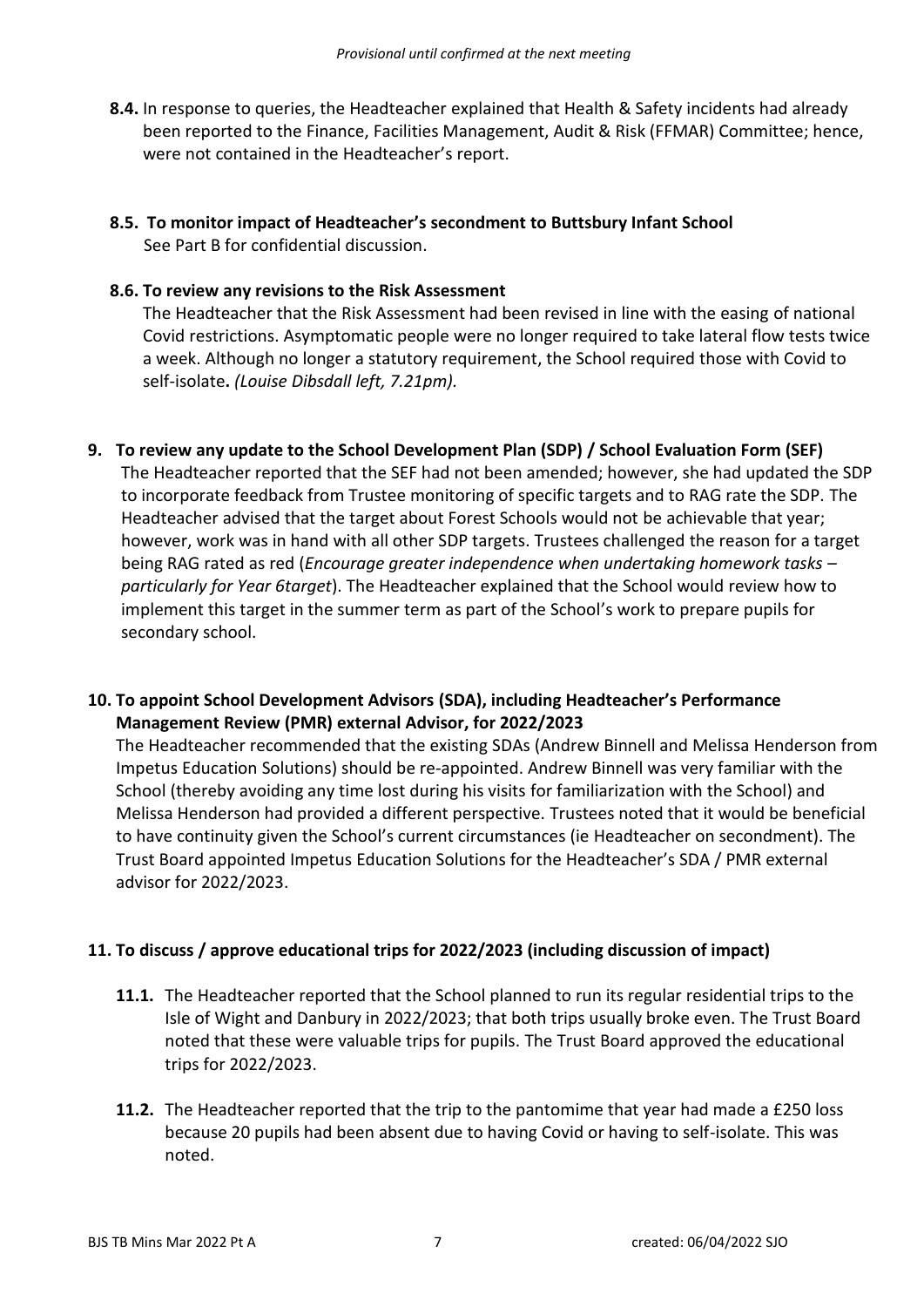**12. To receive/declare report of any data breach (General Data Protection Regulations)**  The Headteacher reported that there had not been any data breaches. Trustees did not declare any breaches.

*(Andy Gilbert & Stuart Fryd joined, 7.30pm).* 

# **D STRATEGIC: GOVERNANCE**

#### **13. To discuss Multi Academy Trust (MAT) situation**  See Part B for confidential discussion.

### **14. Committee reporting**

**14.1. To receive exception report from Finance, Facilities Management, Audit & Risk (FFMAR) Committee meeting** 

The Chair of Trustees reported that BJS had accepted an offer of a free service from the School Resource Management Advisor (SRMA) to review the School's budget and identify any opportunities for further improvement. The work usually took 6 weeks;  $\frac{1}{2}$  - 1 day would be spent on-site consulting with the Headteacher and Finance Officer. The Headteacher reported that, on the advice of SBM Services, BJS had requested that the work be undertaken in the summer term once the 2022/2023 budget had been set. Trustees challenged whether the School would be obliged to implement the SRMA's recommendations. The Chair reassured Trustees that this was not the case. The Chair reported that, when asked, the SRMA had stated that they had not approached BJS because of its in-year deficit.

#### **14.1.1. To discuss Financial Management Report**

It was noted that this had been received by all Trustees and discussed by the FFMAR Committee.

### **14.2. To receive exception report from Personnel Committee meeting**

The Chair of the Personnel Committee reported that the Committee had reviewed the Headteacher's analysis of staff turnover in the last 6 years. Whilst it had concluded that the departures had been for individuals' health and wellbeing or personal circumstances (usually related to location), the Committee had decided that it would be good practice to introduce staff exit discussions. These would be conducted by members of the Committee. The Committee Chair reported that she had compiled a list of questions based on the Essex County Council Exit Questionnaire. The discussions would be confidential unless an issue of concern was raised. Staff exit discussions would commence that term.

#### **15. To discuss outcome of external Governance Review**

**15.1.** The Chair reported that the external Governance Review had been conducted through a series of interviews with himself, the Headteacher and the Governance Professional about various facets of governance. In the outcome report, the School had been rated as having High Assurance against most aspects; Good in 4 aspects with some minor recommendations on how to improve and some minor points had been rated as having Reasonable Assurance.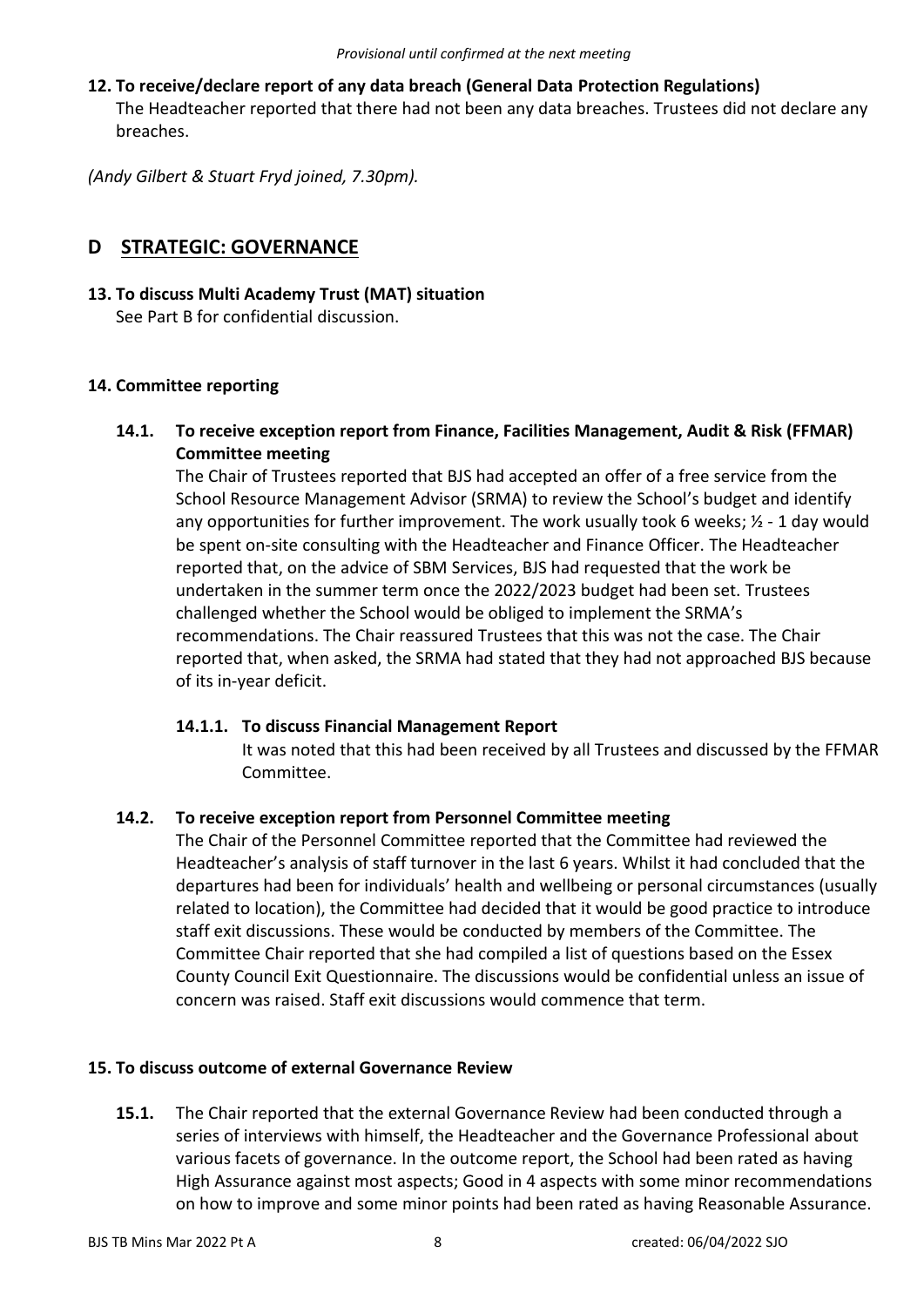The latter had already been addressed. The Chair and the Headteacher reported that it had been a valuable exercise that had validated the School's good governance.

- **15.2.** Trustees challenged how often schools were required to undertake external Governance Reviews. The Headteacher reported that the Academies Handbook stipulated that this should be 'regularly'. SBM Services had advised that, as it had not been more specific, it was left for each school to define 'regularly'.
- **15.3.** The Chair reported that the external Governance Review had not drawn their attention to anything of which the Trust Board had not already been aware; however, there were some points of suggested improvement that the Trust Board might want to consider as follows:
	- **15.3.1.** The Strategic Development Plan tended to focus primarily on the following academic year, and it was recommended that it should widen the scope.
	- **15.3.2.** Although the School had a Mission Statement, it was suggested that the Trust Board might develop a Vision Statement. The Chair added that the Mission Statement was due for review. This was discussed. Trustees challenged whether staff and pupils would be involved in the development of a Vision Statement. The Headteacher confirmed that all stakeholders would be engaged just as they had when the Mission Statement had been developed.
	- **15.3.3.** As the School did not have a Sustainability Policy, it was suggested that sustainability should be incorporated more into the Trust Board's strategy. See 17 for further discussion.

### **16. To review the updated Trust Board Monitoring Overview document**

The Chair of Trustees reported that this document had been updated by himself, the Headteacher and the Vice Chair to incorporate some of the outcomes of recent Trustee monitoring against SDP action points. Trustees agreed that it was a valuable document that evidenced the Trust Board's priorities, the implementation of those priorities by the School and Trustees' monitoring and assessment of those actions.

## **17. To discuss NGA's guidance on environmental/sustainability for schools & whether/how to implement this within BJS**

**17.1.** The Chair reported that he had attended a webinar on this topic. Although the Trust Board had not explicitly discussed the environment and sustainability a great deal, the School had incorporated learning about the environment in the curriculum and encouraged pupils to engage in sustainable forms of transport (ie walking to School). This was discussed. Trustees noted that sustainability was already inherent in the School's premises management (including recent work undertaken on the urinals, heaters, and boilers); hence, it was unlikely that much more could be done in that respect. Trustees challenged whether more could be done about the environment and sustainability in the curriculum. The Headteacher and Deputy Headteacher agreed that there was scope to do more and agreed to consider incorporating this into the Healthy School curriculum in the next academic year **(ACTION: Adam Graves)**. The Chair reported that some schools had received funding for certain premises projects that promoted sustainability. The Headteacher agreed to raise this with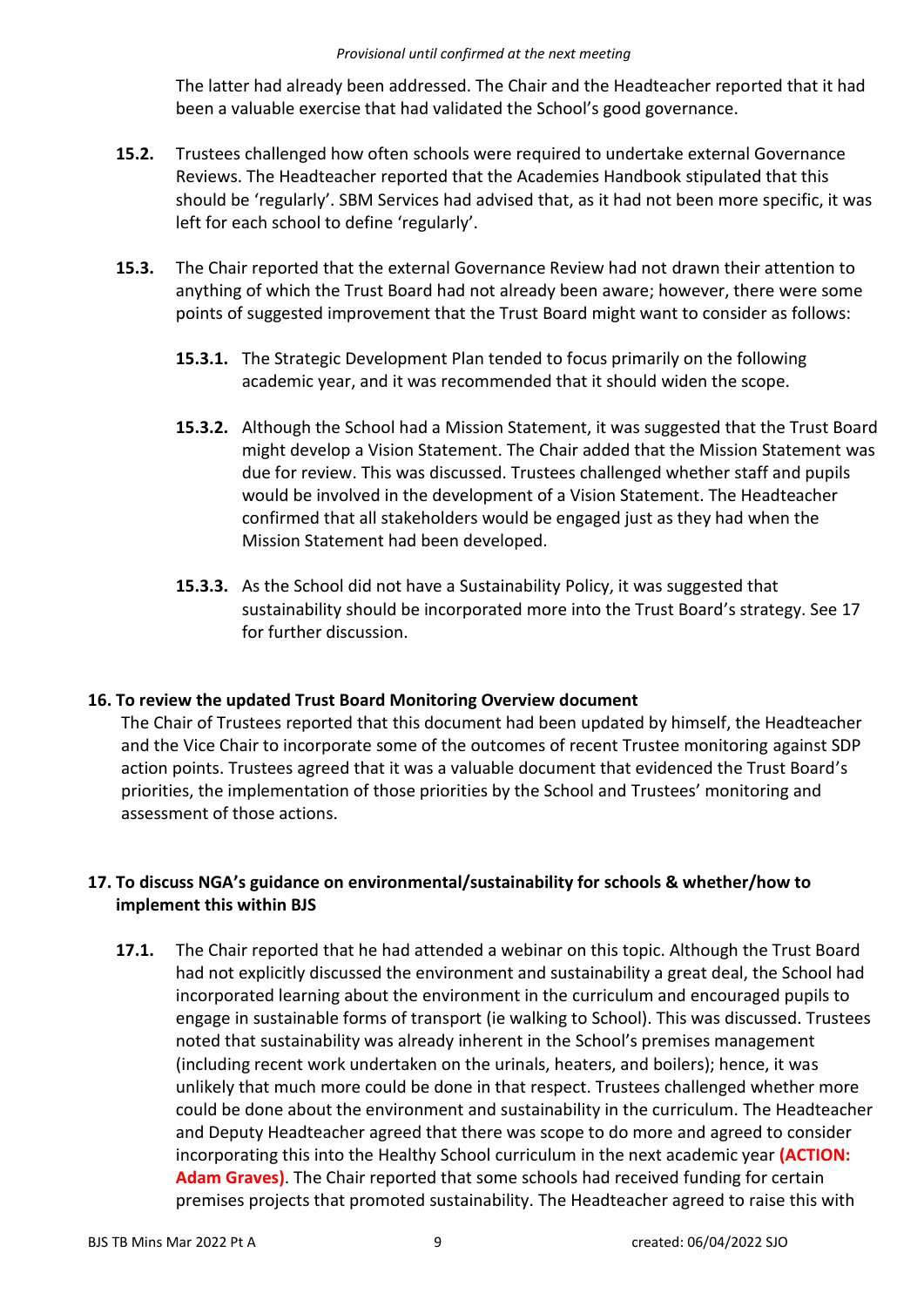the School's surveyors for future projects as they would know how to access grants **(ACTION: Ann Robinson)**.

## **17.2. To approve FFMAR's recommendation that minutes should be retained electronically & to agree method for signing**

The Chair explained that virtual meetings during the pandemic had made it impossible to physically sign minutes for the last 2 years; hence, the recommendation for retaining and signing minutes electronically was for pragmatic as well as environmental reasons. The Headteacher reported that the IT Technician had investigated different software options and had recommended Docusign at a cost of £96 per annum for a 1-person licence to sign 4 documents a month. This was discussed. The Trust Board agreed that, as Trustee minutes were public but not legal documents and payment was not involved, it would be sufficient to insert a scanned signature. A Trustee reported that this method was used by local Courts. The Trust Board approved the recommendation that minutes should be retained electronically and signed electronically by the agreed method.

#### **18. Trust Board membership**

#### **18.1. To receive an update on progress in recruiting a new Community Governor**

The Headteacher reported that she had identified a person with appropriate experience and skills set to approach about becoming a Trustees. The Headteacher outlined the individual's profile and explained that she had governance experience, had knowledge of BJS (from being a parent of former pupils) and had business / personnel skills. This was discussed. The Trust Board noted that there was no immediate urgency in recruiting a new Trustee; hence, agreed that the Headteacher should approach the potential candidate in the summer **(ACTION: Ann Robinson).** 

### **18.2. To declare any pending changes**

There were none declared.

### **19. To appoint new Parent Governor to committees**

The Trust Board appointed Laura Irvin to the Personnel Committee; the Staff Discipline & Dismissal Committee (and removed Adam Breathwick); the Pupil Exclusion Committee and Pay Committee. Andy Gilbert was removed from the Appeals Committee.

### **20. To report on any Trainee training undertaken & to receive notification of new training opportunities**

- **20.1.** The Link Trustee thanked Trustees for keeping him updated on their Continuing Professional Development (CPD) and asked any Trustee who had not already done so to notify him of any CPD that they had undertaken (including nil return) so that he could update his records **(ACTION: All).'**
- **20.2.** The Link Trustee reminded Trustees to read the NGA guidance on planning governance visits that he had recently circulated **(ACTION: All).**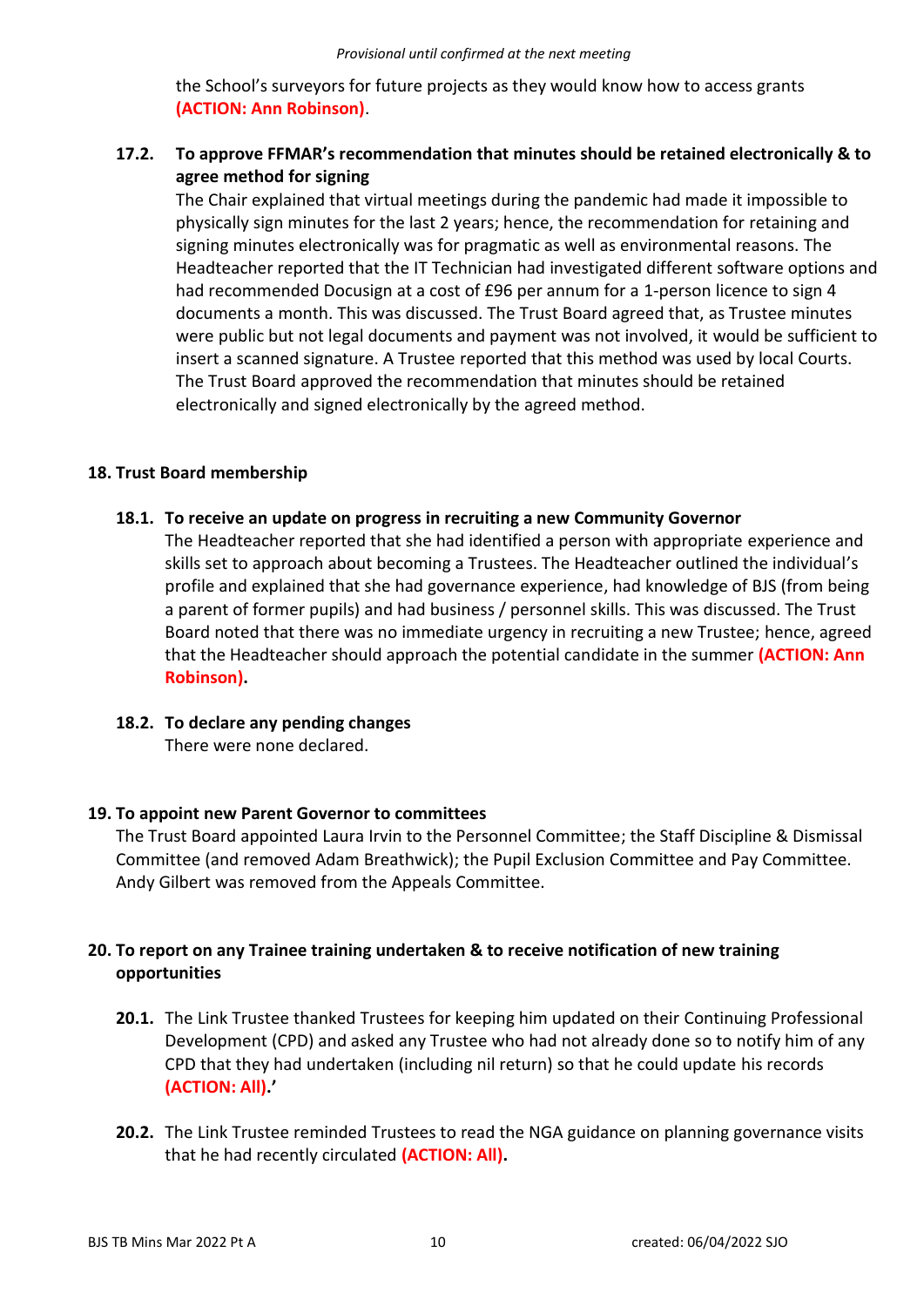- **20.3.** The Link Trustee explained that, as the outcome of the Trust Board's Skills Audit had not identified any collective area for development, it was for each Trustee to determine how to address their own areas for development **(ACTION: All).**
- **20.4.** The Link Trustee reported that he would be attending training on governance of staff wellbeing later that week.

#### **21. To discuss content of Trustees' next newsletter**

It was agreed tht Aaron Mears would write the next newsletter **(ACTION: Aaron Mears).** The Trust Board discussed and agreed that the next newsletter should mention the Billericay Community Trust Music Festival, Trustees' monitoring evening, Trustees' monitoring of White Rose Maths and the building projects. Stuart Fryd agreed to email the key points from his monitoring report to Aaron for inclusion in the newsletter **(ACTION: Stuart Fryd).** 

### **22. To report on Chair's Urgent Action**

**22.1. Chair's approval of School Resource Management Self-Assessment (SRMSA) Checklist**  The Trust Board ratified this decision.

## **23. To report on any communication received by the Chair & / or Headteacher that needs to be brought to the Board of Trustees' attention**

The Chair reported that the Headteacher had received a very complimentary email from a pupil's grandparent about the Music Festival and the positive impact that it had had on the pupil. The Headteacher reported that she had also received 3 other complimentary emails about the Music Festival. The Headteacher considered that the Music Festival had been of exceptionally high standard and had been uplifting for the pupils. A Trustee who had attended concurred. The Headteacher played a brief clip of a piano solo from the Festival.

# **E POLICIES & PROCEDURES**

### **24. To review the School Uniform Policy for compatibility with new non-statutory Government guidance**

The Headteacher explained that the School was unable to withdraw from its contract with its current uniform supplier (Mapac) at that time; however, a comparison exercise of uniform suppliers had evidenced that Mapac was offering a competitive price. The Headteacher recommended that the School should continue using Mapac. This was accepted. The Headteacher explained that the School was consistent with the new guidance's requirement to minimize the number of branded items that pupils were obligated to wear; BJS only insisted on pupils wearing 1 branded item (PE top) and this was not expensive. Pupils could choose whether to wear other branded items of the uniform (jumper, tracksuit). This meant that most uniform items could be purchased from any shop. BJS did not have sufficient space to facilitate a second-hand uniform exchange on-site as recommended in the guidance; however, there was a Buttsbury Second Hand Facebook page which the School could signpost parents to in the School prospectus. The Trust Board agreed that it was satisfied that the School's approach to uniform was compatible with the new guidance and that this information should be published in the School prospectus (as opposed to having a School Uniform Policy).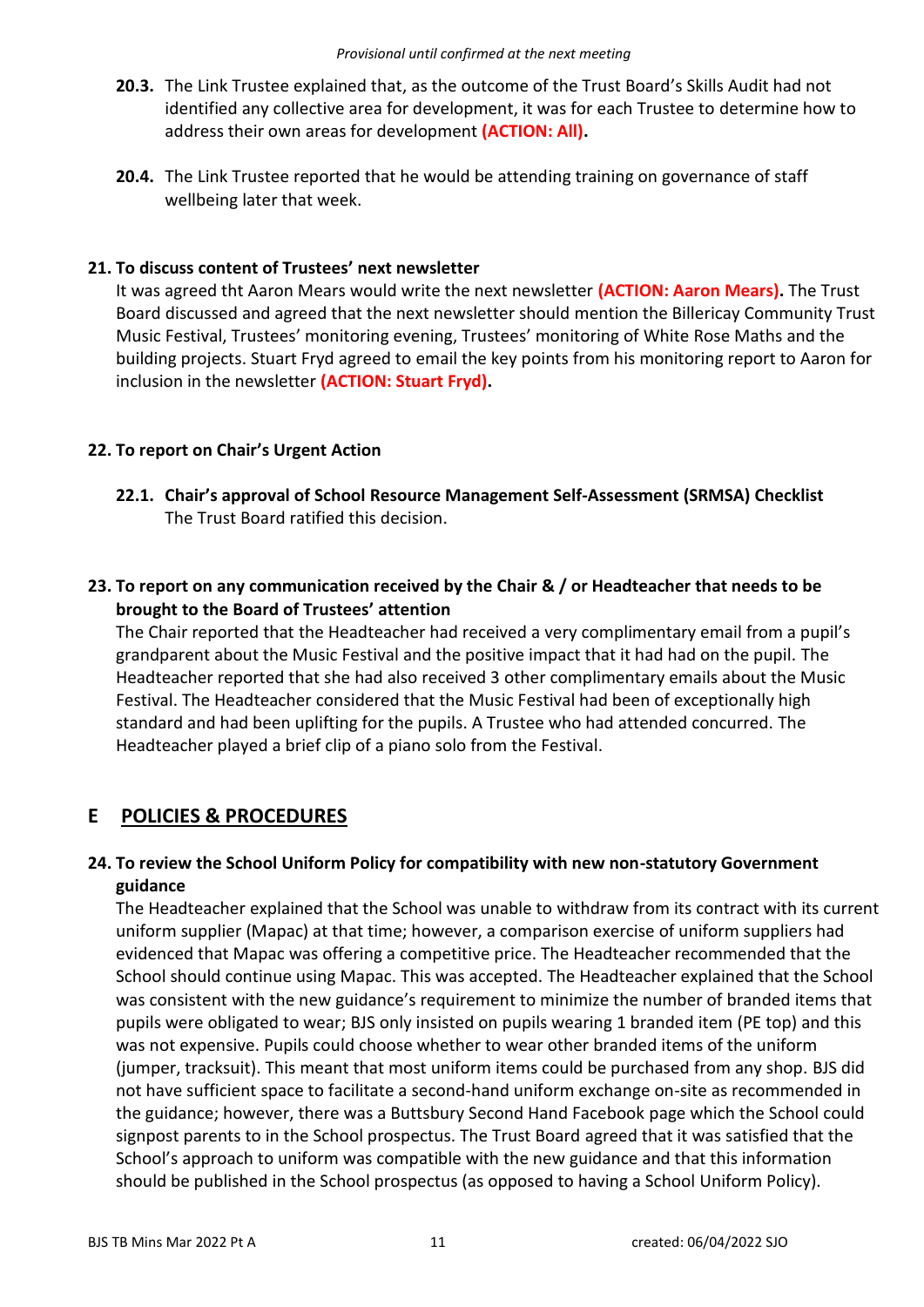## **25. To review the Health & Safety Policy**

The Trustee responsible for reviewing the Policy in detail, advised that it had not contained any substantive change. The Trust Board approved the Policy.

## **26. To review the Anti-bullying Policy**

The Trustee responsible for reviewing the Policy in detail reported that this was not based on a model policy and differed in some respects from the policies of 4 other schools that he had compared it to. Some schools had a more detailed definition of bullying, and some detailed the interventions that would be put in place in the event of bullying. This was discussed. The Headteacher advised that it was not necessary to incorporate details about consequences in the Policy and that, overall, the definition in the Policy was sufficient and adequately met the typical occurrence at BJS but agreed to insert the word 'sustained' into the definition (ie 'repeated or sustained action') **(ACTION: Ann Robinson)**. The Trust Board approved the Policy subject to that amendment.

## **27. To review the Physical Interventions Policy**

The Trustee who was responsible for reviewing the Policy in detail was not present; hence, the Trust Board deferred this Policy until the next meeting **(ACTION: All).** 

## **28. To review the Inclusion Policy**

The Trustee who was responsible for reviewing the Policy in detail recommended its approval subject to the correction of an identified typographical error. The Trustee who was responsible for reviewing the SEND Policy in detail reported that, although the SEND Policy referenced the Inclusion Policy, this was not reciprocated. It was agreed that the Inclusion Policy should be amended to reference the SEND Policy. At the Trustee's recommendation, it was agreed that children of members of the armed forces should be added to the list of groups of children that the Policy applied to. The Trust Board approved the Policy subject to the agreed amendments **(ACTION: Ann Robinson)**.

### **29. To review the SEND Policy**

At the recommendation of the Trustee who had reviewed the Policy in detail, the Trust Board approved the Policy.

### **30. To review the Trust Board Visits Policy**

The Trustee, who had reviewed the Policy in detail, recommended that the requirement for each Trustee to attend at least 1 of 2 monitoring visits per term should be changed to reflect the current practice of having 1 monitoring visit per term. All reference to 'Governor' should be changed to 'Trustee'. The Trust Board approved the Policy subject to those amendments **(ACTION: Ann Robinson).** 

# **E CLOSURE**

#### **31. Any other business**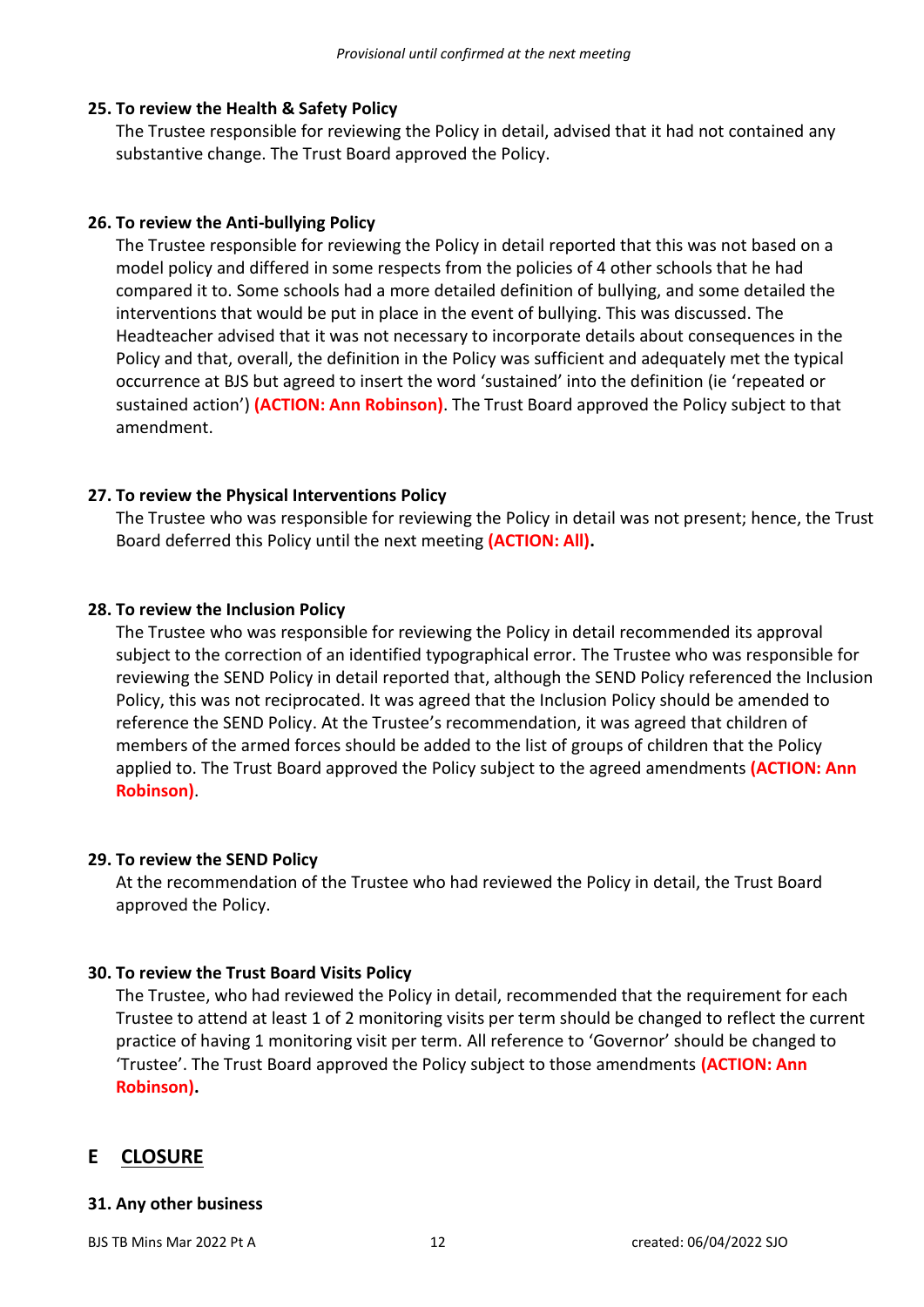There was no other business.

**32. To confirm Trust Board & all other committee meeting dates for 2021-2022 as stipulated in BJS Trust Board Meeting Date Schedule 2021-2022** 

The Board of Trustees confirmed its meeting dates for the year and noted that it would next meet on 14 July 2022, 7pm **(ACTION: All)**.

*(Meeting closed at 9.05pm).*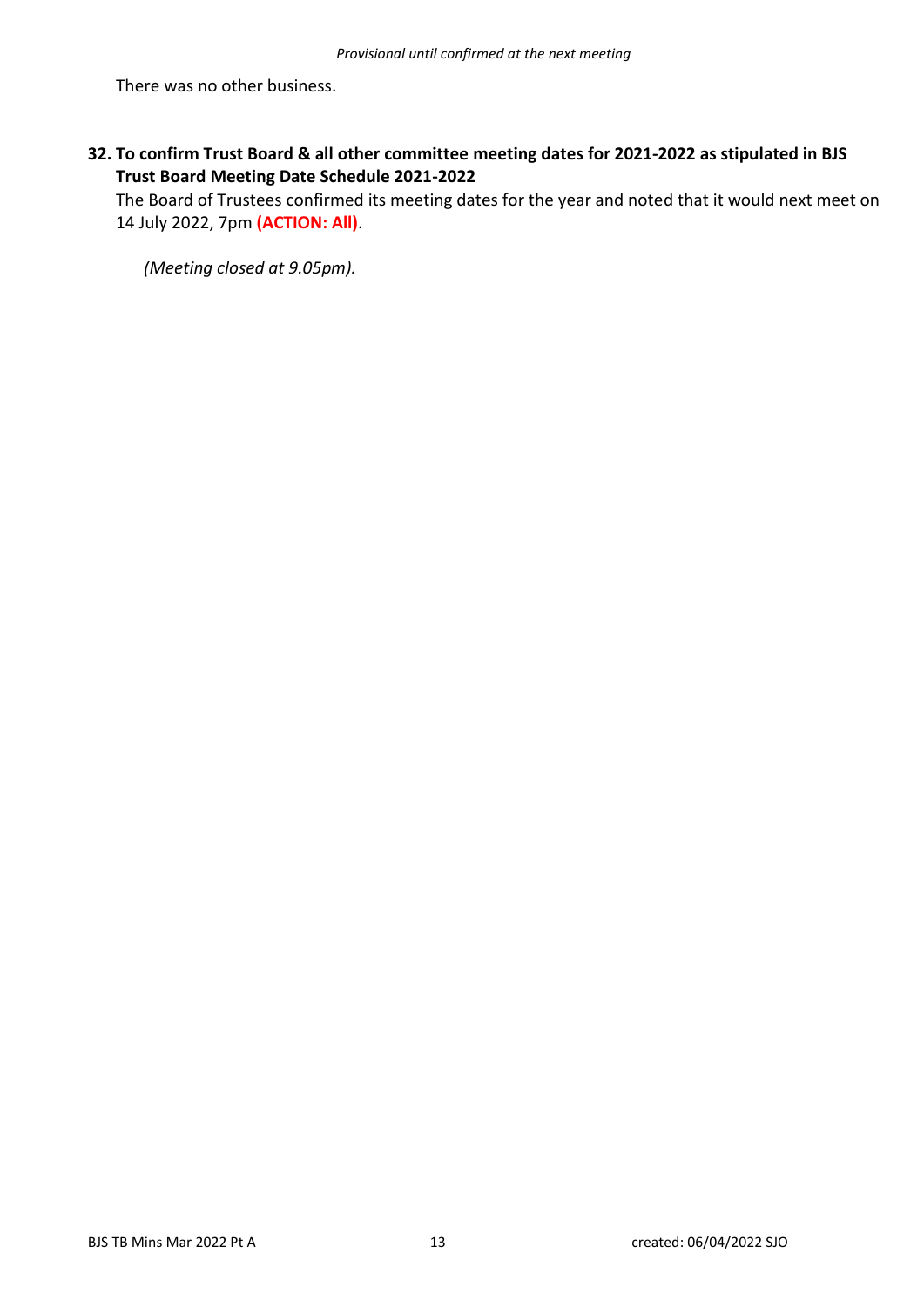# **Summary of decisions for Part A**

- 1. New regime for testing & reporting to parents approved (see 4.16.3).
- 2. Impetus Education Solutions for the Headteacher's School development Advisor / PMR external advisor for 2022/2023 (see 10).
- 3. Educational trips for 2022/2023 approved (see 11.1).
- 4. Trustee minutes to be retained & signed electronically (see 17.2).
- 5. Committee membership updated (see 19).
- 6. Ratification of School's SRMSA return (see 22.1).
- 7. Compliance with new Government guidance on School Uniform verified (see 24).
- 8. Health & Safety Policy approved (see 25).
- 9. Antibullying Policy approved subject to agreed amendment (see 26).
- 10. Inclusion Policy approved subject to agreed amendments (see 28).
- 11. SEND Policy approved (see 29).
- 12. Trust Board visits Policy approved subject to agreed amendments (see 30).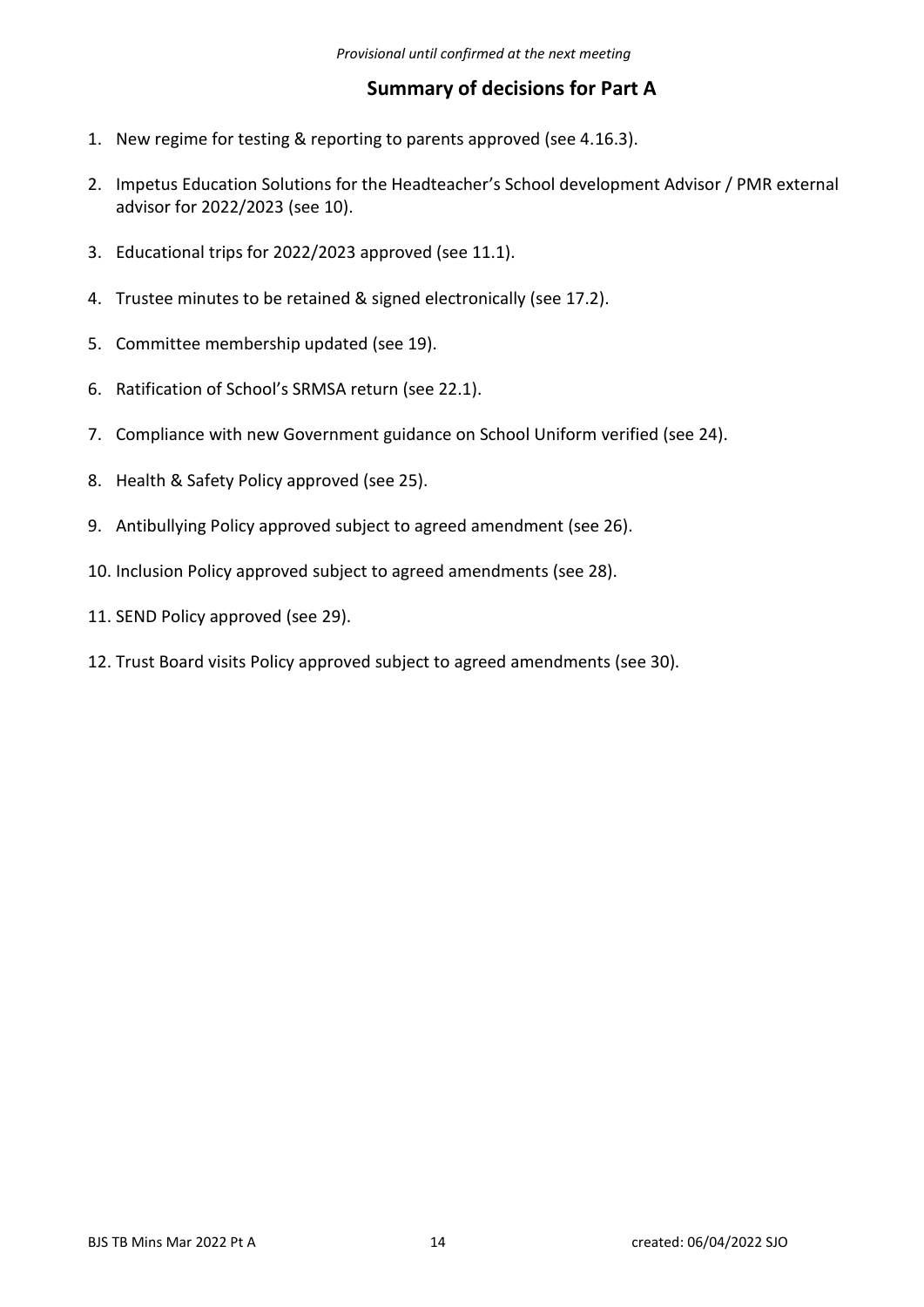# **Summary of Trustees' Action Points for Part A**

## **All**

- 1. To notify Link Trustee of CPD undertaken (including nil return) (see 20.1).
- 2. To read the NGA guidance on planning governance visits (see 20.2).
- 3. To determine how to address own areas for development re governance knowledge/skills (see 20.3).
- 4. To review Physical Intervention Policy as the next meeting (see 27).
- 5. To attend next meeting on 14 July 2022, 7pm (see 32).

### **Stuart Fryd**

1. To email key points from monitoring report to Aaron Mears for newsletter (see 21).

#### **Adam Graves**

1. To consider incorporating environment/sustainability into Healthy School curriculum for 2022/2023 (see 17.1).

#### **Aaron Mears**

1. To write next newsletter (see 21).

#### **Ann Robinson**

- 2. To ask School's surveyors re possibility of accessing sustainability grants for future projects (see 17.1).
- 3. To approach potential Community Trustee candidate in summer (see 18.1).
- 4. To amend Antibullying Policy as agreed (see 26).
- 5. To amend Inclusion Policy as agreed (see 28).
- 6. To amend Trust Board visits Policy as agreed (see 30).